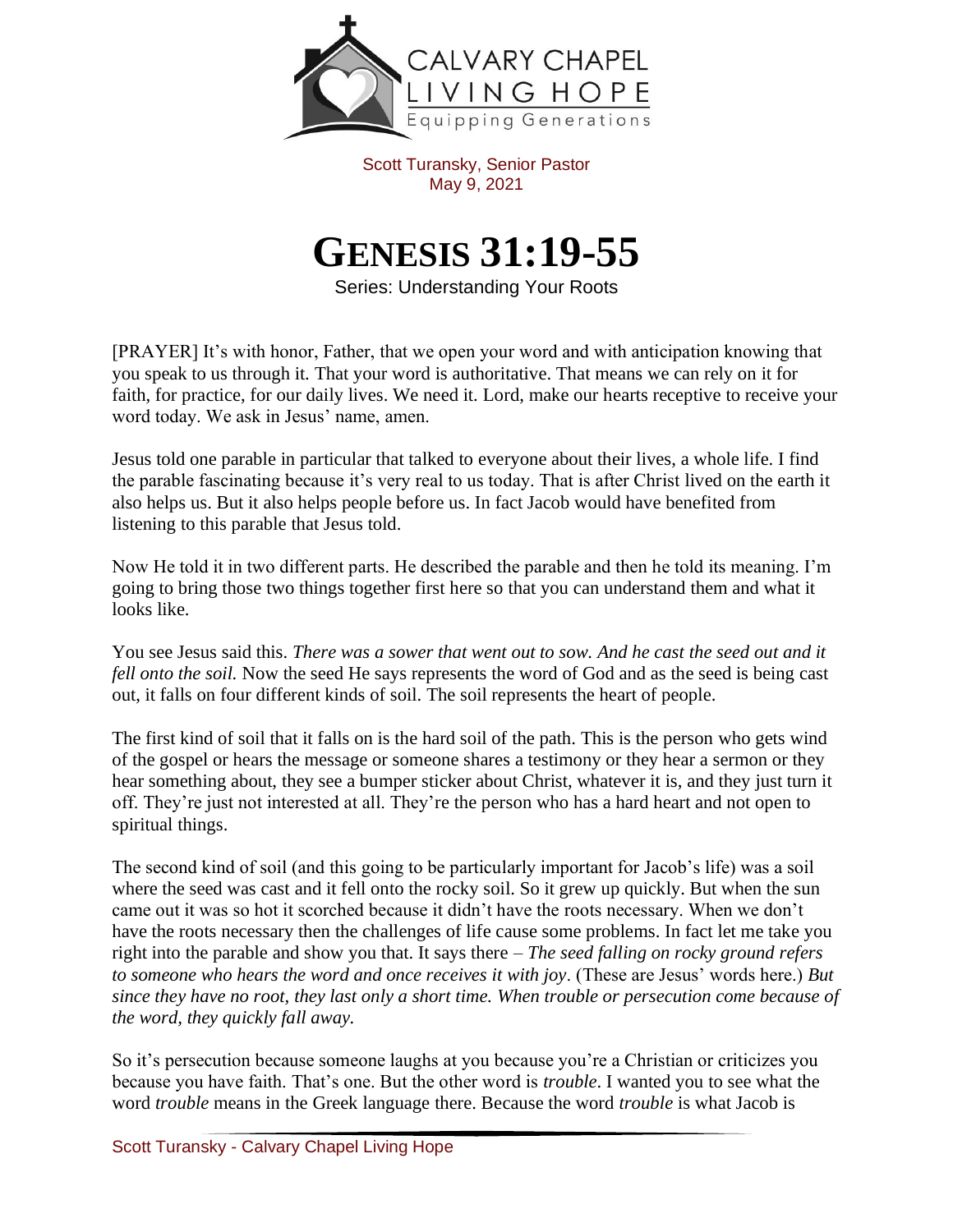going to experience and what we experience in our own lives. It's the word *thlipsis*. It's a fun word to say. Go ahead and say it. *Thlipsis*. Okay, that's the word.

This is copied directly out of the Greek-English dictionary for the Bible so you can see what the words are. Because I want you to see what trouble looks like in our own lives. It says "properly, it means pressure." So when pressures come into our lives, what constricts or rubs together, when you're in friction with someone or you feel constricted, "used of a narrow place that 'hems someone in'." You just kind of feel like you're trapped. You almost feel like you're claustrophobic in your life. That something is wrong here. I don't know how to handle it. Now get this. "Tribulation, especially internal pressure that causes someone to feel confined, (restricted or without options)." You know that feeling that just the pressures of life are creeping in on you and you feel you don't have options, so you exert something. Sometimes it means you're anxious about it. Sometimes it means you just get angry and blow up. You feel like you don't have the options you need. That's because this pressure is like the sun, the scorching heat that comes down on this little plant (you in your heart, that's your faith growing), but it doesn't have enough roots. If it had roots it would be able to endure the pressures, the *thlipsis* of life.

That's going to be our application. When you're done today I hope you'll be constrained or compelled to have your roots go deeper. We're going to see that Jacob lacked that. So when the pressure grew he lost it. That's a good word to describe Jacob. He really lost it in our passage. I'm eager to take you into the passage in Genesis 31. That's our passage today.

But let me bring you up to speed as to where we are already. Remember Jacob had been working for Laban for twenty years. Now he has this impression that it's time for him to leave. Things aren't the same as they have been in the past. It's just time for him to move on. We talked about that desire sometimes that we have. It's time to move on. We talked about that last week. So he takes that desire to the Lord and the Lord affirms that in his heart. Yes, He says, you can go back to your father's country. And He says these five words: *And I will be with you*. We need those words. Because when we know that God is with us it helps us to trust Him. It helps our roots to go deeper into the soil. So that when the problems, the challenges, the *thlipsis* of life come, we know that God is with us, even in the midst of the scorching sun that takes effect on our lives and puts pressure. Pressure that helps us feel hemmed in sometimes.

Well God says *I will be with you*. So that was great. He did the right thing. Now he does another good thing. He goes to his wives and he talks to them and he says, "This is what God's saying to me. What do you think?" They have a great response and they say, "Whatever God is saying to you, do it." Great response from a wife. I love that example there.

That brings us up to the story now because where is Laban during all of this? Because Jacob now has packed up his caravan or camel van or whatever you want to call it. All the camels are packed up now with all of his kids on them and he's got all of the livestock that he's driving back home. So everything is moving along here. Laban has been gone for three days. He's on a trip. And this is where the problem starts.

Let's look at Genesis 31 starting in verse 19. It says this: *Laban had gone to shear his sheep, and Rachel stole her father's household gods.* Oh we got to pause there for a moment. Household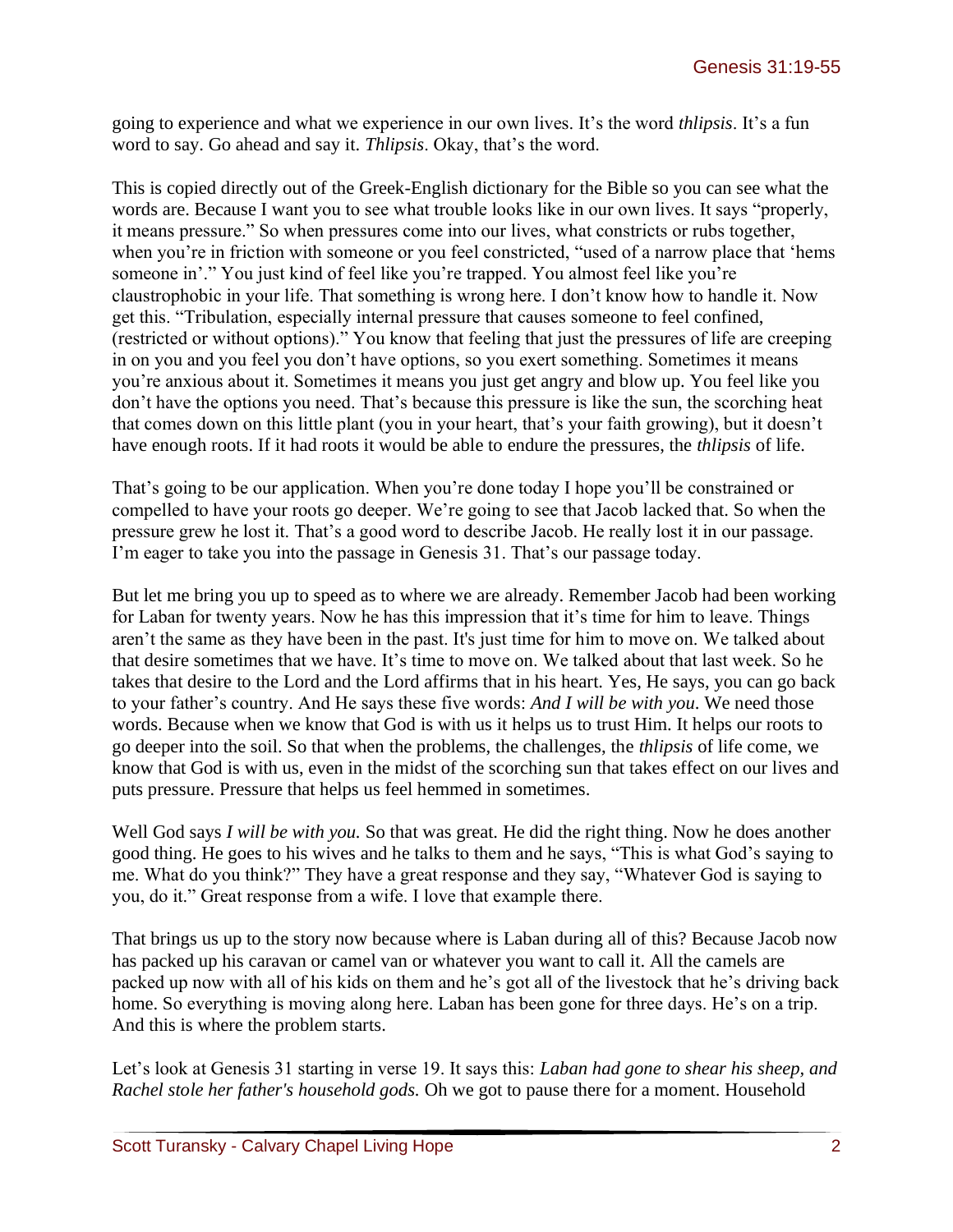gods. What are we talking about here? Well the household gods were these good luck charms in the form of statues that they put inside their homes. They might be made out of wood or sometimes they were made out of stone. But they sat in their homes and they were household gods. They were not personal gods. But they were like their household, represented their home, and they would hopefully bring good luck to them. That's what they thought. Good luck charms. So Laban had these household gods.

He's not a believer. Because in a believer's home we know in the Ten Commandments it says – *Do not make yourself any graven image*. You do not make for yourself any image that you worship, that you trust in that takes the place of God Himself. That's part of the Ten Commandments. As believers we know that. But even sometimes people today will have some kind of good luck charm that they rely on for luck, as if somehow luck has a factor in life. When we know as Christians God is at work in our lives. It's not work. It's blessing of God that takes place in our lives.

I was walking in a parking lot some time ago and I saw through the dashboard of a guy's car a little statue sitting on his dashboard. So I went over to look at it. It was a little figure that was holding something. When I looked it up I realized that this is the patron Saint Christopher statue that he had on his dashboard. It's designed to keep you lucky when you're driving. We all need a little bit of luck, even when we're driving. But for us it's not lucky. It's God's blessing that protects us. It's angels protecting us. But this guy has this little thing. I'm thinking to myself, if I was relying on that for driving I'd at least turn it around so it was facing to see where it was going! I'm thinking, boy, this is ridiculous. Sometimes people rely on these good luck charms.

That's what's happening in Laban's life. He has these good luck charms in his house and Rachel steals them. I'm going what is she doing? And we aren't told in the Bible why she steals them. Maybe she thought they were pretty. Maybe she thought that she wants to get revenge on her dad. Maybe they represent something in the household with the inheritance or something. I don't know. We aren't told in the Bible. But she takes them and becomes part of the story.

Now verse 20 we get to the place where Jacob makes the mistake. The pressures of life get too much for him. His root isn't deep enough. If his roots were deeper, he wouldn't do what he's about to do. You see he knows the Lord. When he left his home, he had determined that he was going to live for the Lord. He had the special experience with God, with His head on the rock pillow and seeing this stairway with angels ascending and descending. It was this connection with God. It was transformed. Now he's not going to be the guy tricking, like he did his brother and his father and so on. He's not going to do that anymore. Now he's going to go forward and do the right thing. He wants to serve the Lord. And we see God at work in his life for the last twenty years. But now he's under significant pressure. And under the significant pressure when any of us find ourselves hemmed in, we tend to resort to self-defeating, unproductive patterns that maybe we engaged in the past, but we're trying to get rid of. You know you're trying to get a handle on your anger. You're managing that. But then this happens. So you unleash with your anger. That's what Jacob's going to do.

But at first it says in verse 20 – *And Jacob tricked Laban the Aramean.* The word *tricked* is important here. It's going to be mentioned a few times in the passage. Because we know that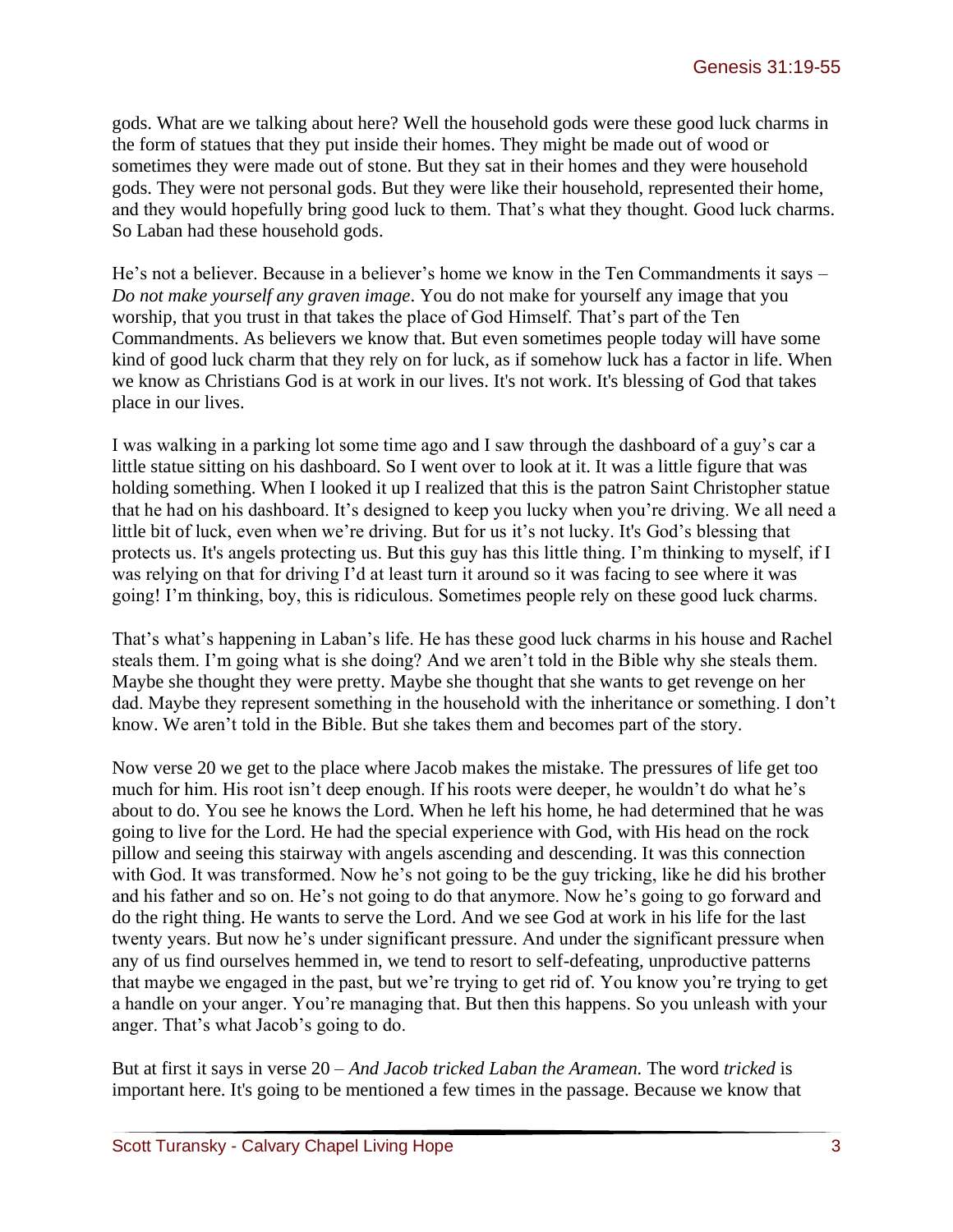Jacob has this tendency in his heart, he has this temptation to trick people. He's done it in the past. When you're intelligent, you're pretty smart, and you're creative, those two things set you up because you think you can get around the rules and so on. You can trick people and that's what's taking place here. *And Jacob tricked Laban the Aramean, by not telling him that he intended to flee. He fled with all that he had and arose and crossed the Euphrates, and set his face toward the hill country of Gilead.*

Now Laban is on this trip for three days, so if we go to the next page you'll see that it says – *When it was told Laban on the third day that Jacob had fled, he took his kinsmen with him and pursued him for seven days and followed close after him into the hill country of Gilead.* So he could catch up with him. Well partly because he didn't have eleven children. I mean Jacob had eleven children. Do you know what traveling with eleven children is like? You've got to stop at every rest stop, every McDonald's to get another hamburger. I mean there's all kinds of reasons why they're slowly going. So it takes Laban seven days, but he catches up to Jacob, and as he does he is hot. He is mad. I'm convinced that Laban wants to kill Jacob. And that's why God steps into the picture.

Notice what He does in verse 24. It says – *But God came to Laban the Aramean in a dream by night and said to him, "Be careful not to say anything to Jacob, either good or bad."* In other words, this guy's mine. He's protected. You be careful how you treat him when you arrive there and you talk to him. So Laban has this dream. Laban isn't even a believer.

Does God speak to people who are not believers? Of course He does. He's drawing people. Which makes me think right around your neighborhood, right around your workplace, right around your school, wherever you are, there are people that God is speaking to. You don't know which ones he's speaking to. I mean there are some people God speaks to them and it kind of falls on the hard soil and nobody pays attention to that. Well there's other people who receive it. They receive the message. Can you imagine some of those people you might have written off and say "Well they'll never hear the message of the gospel. They'll never pay attention." Yet we know that God speaks to non-believers and when He does their receptivity is important.

Where are they going to go to learn more about it? Well hopefully they're going to go to you because you're advertising your faith. Right? That's what Jesus says. Don't put your faith under a bushel and hide your light, but put it out on a pedestal so people can see the light and they can be drawn. So we advertise your faith. That doesn't mean you're obnoxious with your faith. But you're just letting people know, "Yep, I went to church yesterday. We had a great sermon." Or "in our church we had this Mother's Day poster and it was kind of cool." And people are going, "Oh you go to church?" "Yeah, I go to church." It doesn't have to be that brash. But when they start hearing from the Lord, they're going to say to themselves, "Wow, I'm going to go talk to that person because he already has some experience with God." So we advertise our faith. God speaks to non-believers. The people right around you. Just know that. He doesn't just speak to people when they come to church. He speaks to people in their lives. When God speaks to people then they want more and they come to get to know God in a very personal way.

Verse 25 – *And Laban overtook Jacob. Now Jacob had pitched his tent in the hill country, and Laban with his kinsmen pitched tents in the hill country of Gilead. And Laban said to Jacob* (here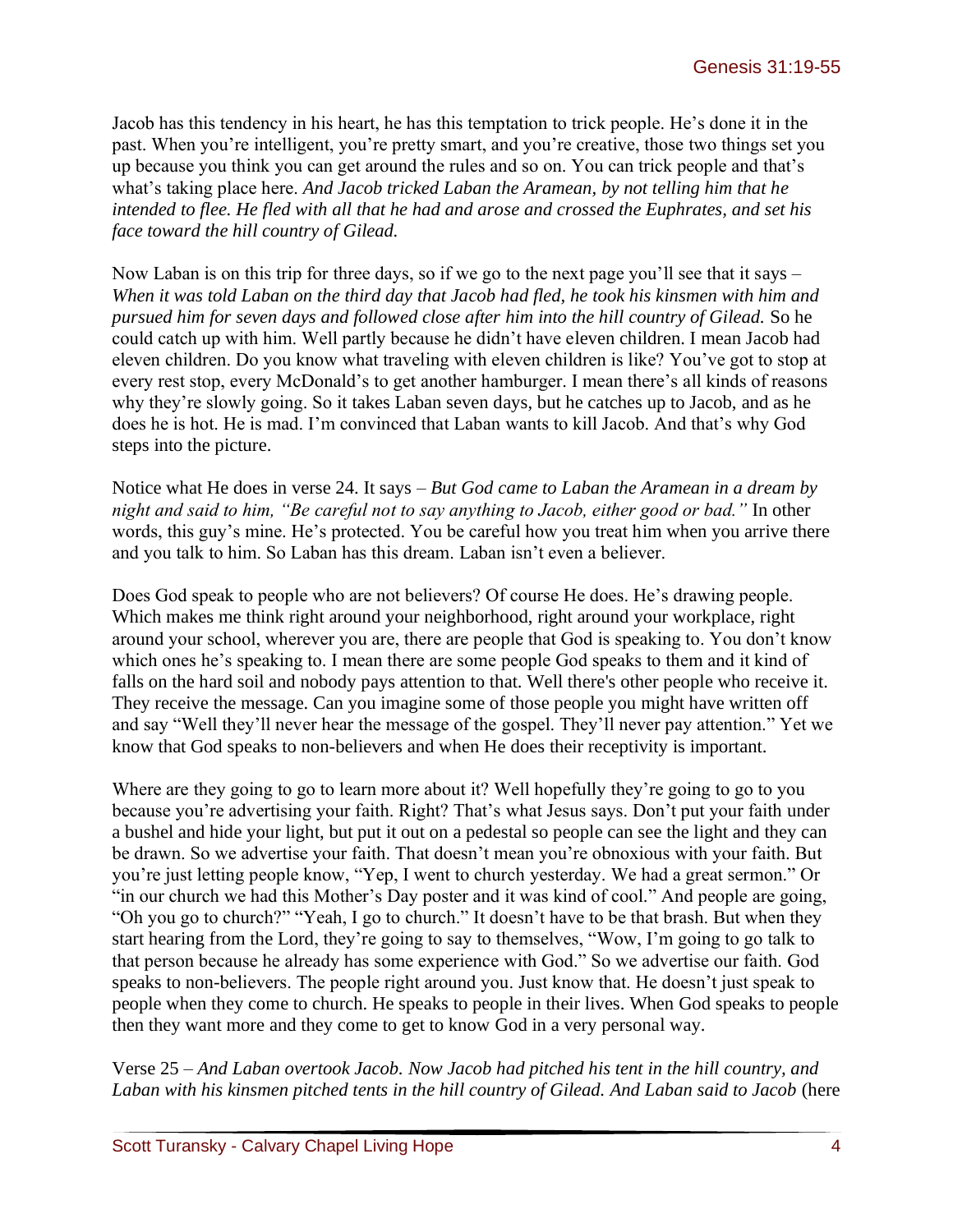we come to the confrontation)*, "What have you done, that you have tricked me."* He's going to be talking about this tricky thing that he'd done. Of course Laban himself is a rather tricky guy. He's a trickster. And the thing that a trickster hates the most is being tricked. So he's going to talk about that.

*"What have you done, that you have tricked me and driven away my daughters like captives of the sword? Why did you flee secretly and trick me, and did not tell me, so that I might have sent you away with mirth and songs, with tambourine and lyre? And why did you not permit me to kiss my sons and my daughters farewell? Now you have done foolishly."* It is always sad when a non-believer has to confront a believer about morality. That's what's taking place. *You have done foolishly*. And yes, Jacob has done foolishly. That's correct.

Well Laban continues on the next page. It says – *"It is in my power to do you harm."* That's what he says. *"But the God of your father spoke to me last night, saying, 'Be careful not to say anything to Jacob, either good or bad.' And now you have gone away because you longed greatly for your father's house."* In other words, I understand why you left. You wanted to go, long for being home and with your father. I get that. That's the empathy, he's saying. That makes sense. But then he says this: *"But why did you steal my gods?"* 

I just got to tell you, you are in trouble if someone can steal your gods. Okay. Nobody can steal my God. My God is so big He can't be stolen. But even today some people invest, their god is their house. So if something happens to your house, you go, "Oh no. What is happening to my life?" Some people, their god is their family. Oh and something just happens in their family, they've just lost it. Or god is their money. So when money starts dissipating they go, "Oh no. What am I going to do?" If your god can be stolen, you're in trouble. But that's what he says. *Why did you steal my gods?*

Now Jacob has two problems presented to him. I hope you see that. One is why did you leave so quickly and trick me? And secondly, why did you steal my gods? Those are the two problems he's got to address now.

So Jacob starts with the first concern. He says this and he says this with some transparency and honesty at first. I really appreciate this. He says – *"Because I was afraid, for I thought that you would take your daughters from me by force."* I was afraid*.* Yep, that's the problem. You see when fear comes into your life it causes you feel hemmed in, then you react. It's this *thlipsis* that takes place because the pressures are there. You start getting afraid. And if your faith is not strong enough, then you end up in a place you don't want to be. You start doing the wrong thing. But if your faith is deep and has the roots then you're able to manage that. When fear increases you've got to have enough faith to deal with that. Otherwise if your faith isn't strong enough to deal with your fear, you end up doing things that are not good. You end up getting yourself into trouble. That's what happens here. He says – *I was afraid.*

But now we've got to deal with the second problem. So this is what he says about the household gods. *Anyone with whom you find your gods shall not live.* Well it's his wife. He does not know that. But he's making this brash statement (not a good idea), which is going to create some tension in the story. I hope you're feeling a little tension here as we get going. It says –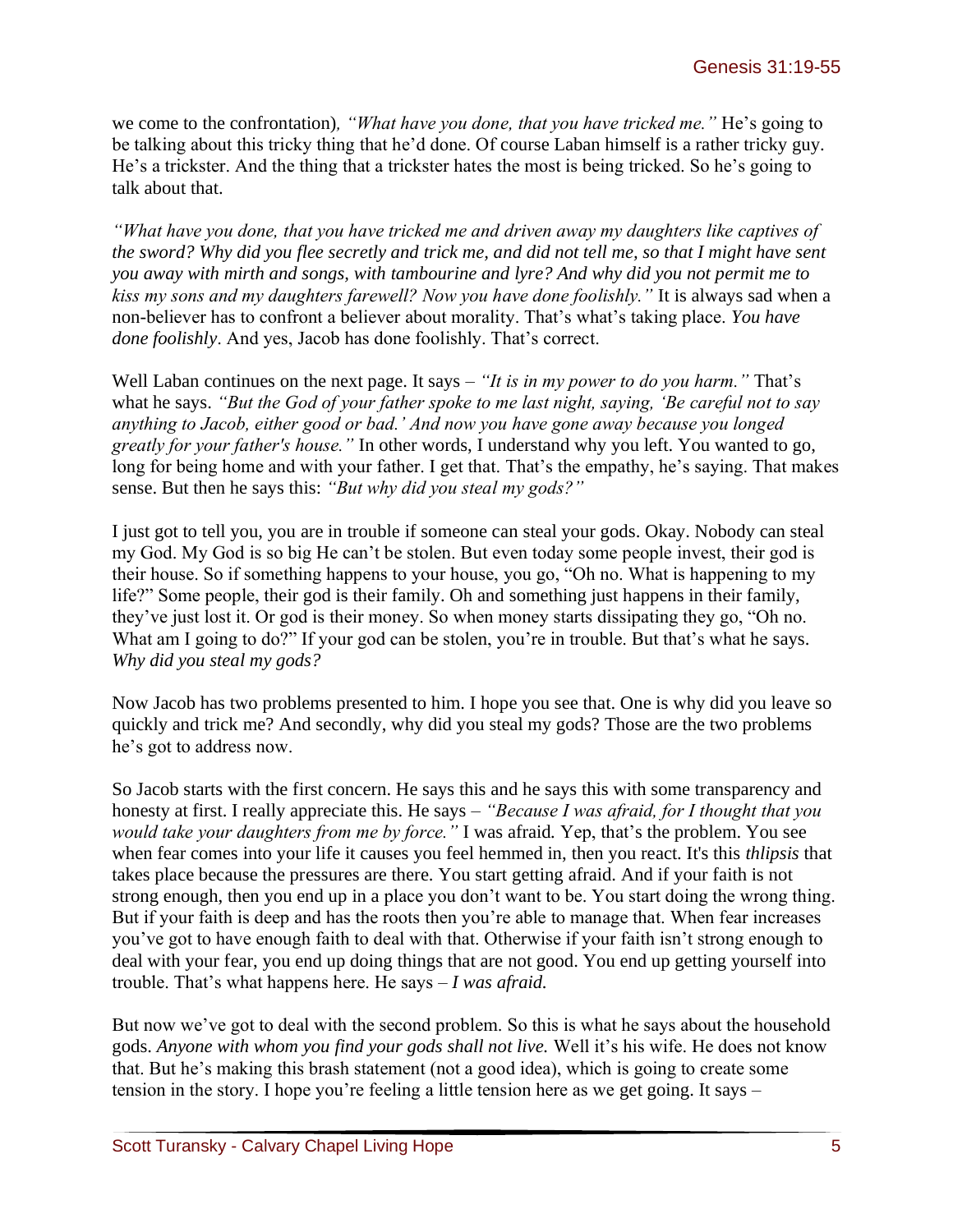*"…shall not live. In the presence of our kinsmen point out what I have that is yours, and take it." Now Jacob did not know that Rachel had stolen them.*

*So Laban went into Jacob's tent and into Leah's tent and into the tent of the two female servants, but he did not find them. And he went out of Leah's tent and entered Rachel's.* Uh oh. Here we go. It's getting tense in this story. What's going to happen? *Now Rachel had taken the household gods and put them in the camel's saddle and sat on them.* You know Rachel herself has learned a little trickery. I wonder where she got it. I'll let you figure that out. *Laban felt all about the tent, but did not find them. And she said to her father, "Let not my lord be angry that I cannot rise before you, for the way of women is upon me."* I'm having my period so I don't want to get up. That's what she's saying. So that's a good excuse. Most men if you say you're on your period say, "Okay fine. I'll back off." So she says that and he doesn't want to get near her. *So he searched but did not find the household gods.*

So can't find them. Now Jacob, what is he going to do now that they can't find the gods? Here Jacob is going to enter into his challenge. He says this. Notice verse 36. *Jacob became angry and berated Laban.* 

Okay, I'm going to take you through this and I'm going to read it and I want to point out to you almost every kind of bad thing that you can do when you're in conflict. It all happens. If you're in an argument with your husband or your wife, you can engage in these just like Jacob did. He's just going to go right through all the bad things to do. They're all laid out here in this passage. This is what not to do. Okay, here he goes.

So first he *became angry.* That's problem number one. Then notice he *berated Laban.* He's going to pick on him, he's going to put him down, he's going to say all kinds of problems that he has. He's going to berate him. That's the second thing he does.

*Jacob said to Laban, "What is my offense? What is my sin, that you have hotly pursued me?*  (He's attacking him.) *For you have felt through all my goods; what have you found of all your household goods? Set it here before my kinsmen and your kinsmen, that they may decide between us two."* This is bringing in everyone else. "Everybody agrees with me." Isn't that what somebody says in a fight? It's your problem. Everybody agrees with me that you have a problem. That's what they're saying here.

Then he says – *"These twenty years I have been with you."* What are we doing about the twenty years? That's because he's bringing up the past. That's what you do when you're in a fight and you don't know what to do in the fight. Well let me tell you, for the last twenty years… That's what's happening here. *"For the last twenty years I have been with you. Your ewes and your female goats have not miscarried, and I have not eaten the rams of your flocks."* So he's bringing all of the past into the present.

Let's go to the next page. It says – *"What was torn by wild beasts I did not bring to you. I bore the loss of it myself.* This is the victim mentality. You know "oh poor me". Well he's going to get really hot on this victim thing. Watch what he does. He says – *"From my hand you required it,*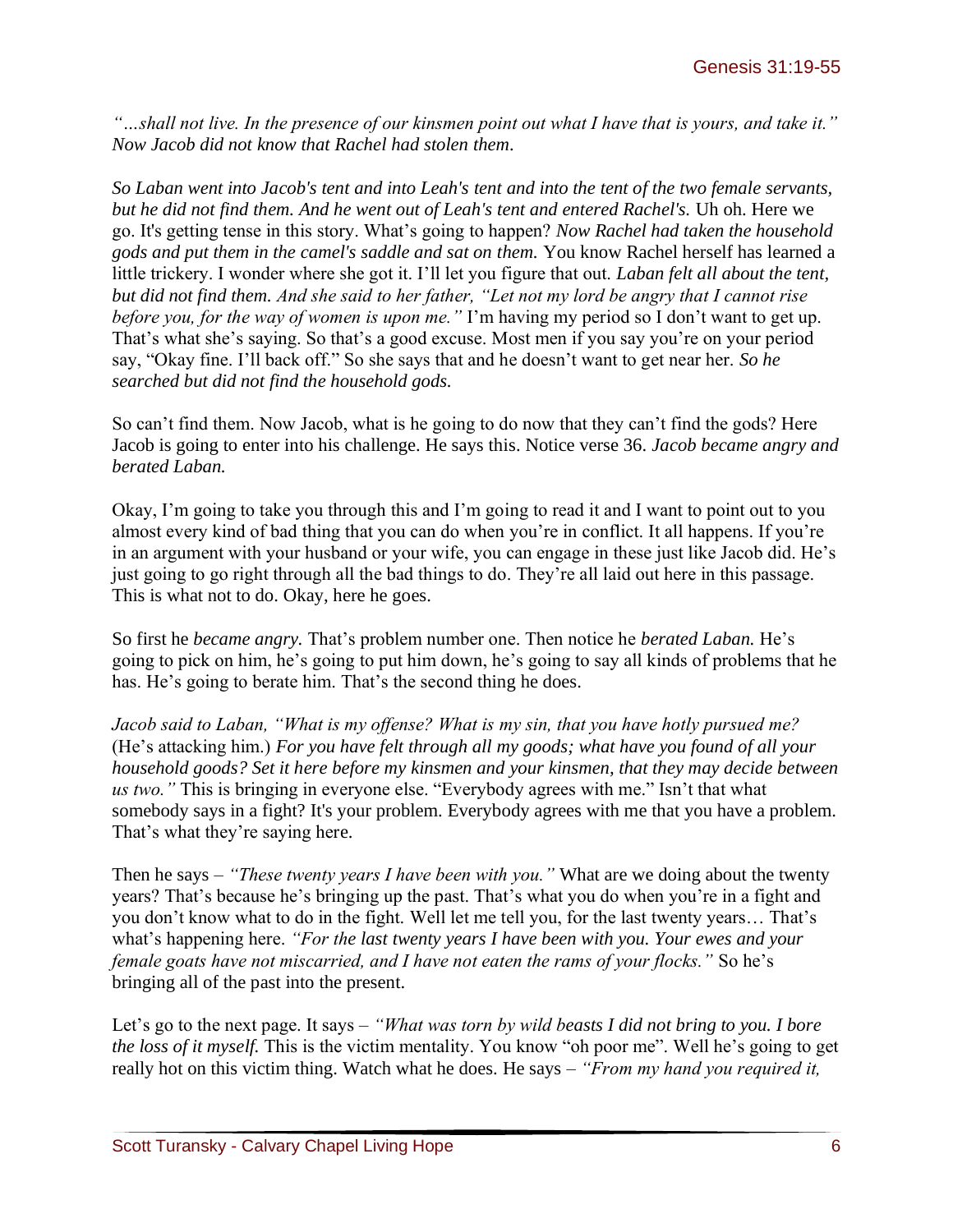*whether stolen by day or stolen by night. There I was: by day the heat consumed me, and the cold by night, and my sleep fled from my eyes."* I'm such a victim here.

I don't know how we got on this rabbit trail, but this is what happens in arguments. We're supposed to be talking about whether the household gods are here and he's bringing up the past twenty years and all the stuff that's there. I mean this is what fights look like.

When a couple comes into my office or sometimes it's a parent and a teenager come in and they're trying to work things out. We're talking through it and everything's going okay, and then somebody sparks something and pretty soon they're yelling at each other. You're going whoa, stop for a minute... No, they won't stop. They just keep yelling back and forth. I go, "Wait a minute. Would you stop for a minute? Let's talk about this." No. Because they got to a place where *thlipsis* makes them feel so constrained that they don't know what to do except go back to old patterns, hurtful patterns, and they start yelling. I can't even keep track of all the offenses as they start yelling.

That's what's taking place. You get to sit in the counselor's office and watch it all take place right here in the Bible.

He says – *"I served you fourteen years for your two daughters, and six years for your flock, and you have changed my wages ten times. If the God of my father, the God of Abraham and the Fear of Isaac, had not been on my side, surely now you would have sent me away empty-handed. God saw my affliction and the labor of my hands and rebuked you last night."* 

So it's a lot of blaming. A lot of attacking going on in this story. Please do not take this as an example of how to have a fair fight in your own relationships that you find yourself in.

Well Laban is going to step into the picture in verse 43 and he says this. *Then Laban answered and said to Jacob, "The daughters are my daughters, the children are my children, the flocks are my flocks, and all that you see is mine."* In other words, just look at all the things you have, Jacob. Because all these things you have there came from me. Don't forget where you got all this stuff, is what he's saying. *"But what can I do this day for these my daughters or for their children whom they have borne? Come now, let us make a covenant, you and I. And let it be a witness between you and me."* 

*So Jacob took a stone and set it up as a pillar.* We get a little insight here into the cultural ways that people handled contracts. They would build a pillar or pile up a bunch of rocks and that would be a memorial to their commitment. We see it all over in the Bible that that is a sign of our commitment. That's what's taking place there.

*And Jacob said to his kinsmen, "Gather stones." And they took stones and made a heap, and they ate there by the heap. Laban called it Jegar-sahadutha, but Jacob called it Galeed. Laban said, "This heap is a witness."* Because those words means the heap is a witness. In other words, this pile of stones is a witness before us, before God. *Laban said, "This heap is a witness between you and me today." Therefore he named it Galeed, and Mizpah, for he said, "The Lord watch between you and me, when we are out of one another's sight. If you oppress my daughters,*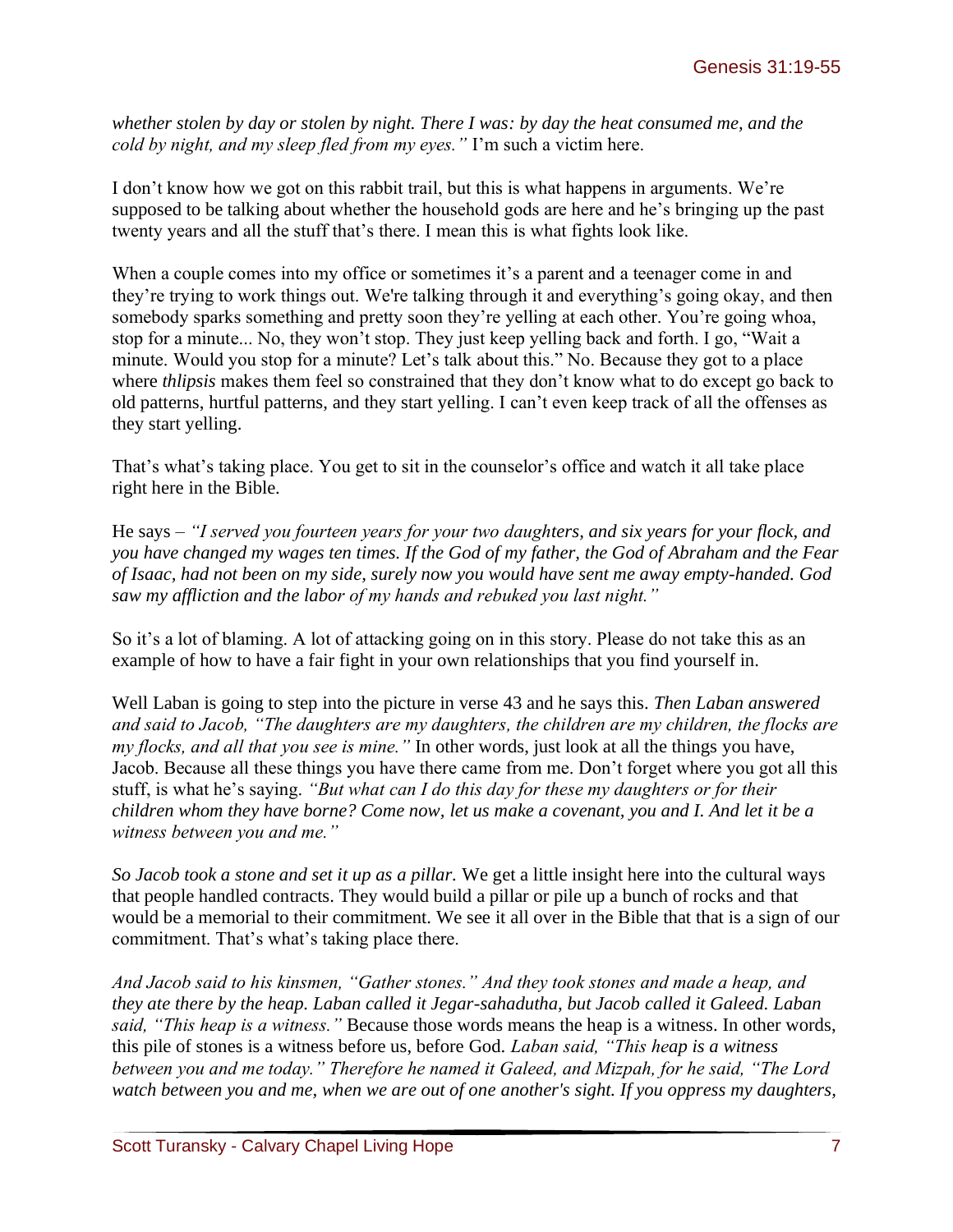*or if you take wives besides my daughters, although no one is with us, see, God is witness between you and me."* 

*Then Laban said to Jacob, "See this heap and the pillar, which I have set between you and me. This heap is a witness, and the pillar is a witness, that I will not pass over this heap to you, and you will not pass over this heap and this pillar to me, to do harm."* In other words, we're not going to harm each other. This is the line, this is the contract we've agreed upon. *"The God of Abraham and the God of Nahor, the God of their father, judge between us." So Jacob swore by the Fear of his father Isaac, and Jacob offered a sacrifice in the hill country and called his kinsmen to eat bread. They ate bread and spent the night in the hill country.*

*Early in the morning Laban arose and kissed his grandchildren and his daughters and blessed them.* Nothing said about any greetings for Jacob here. *Then Laban departed and returned home.*  This is the end for Jacob of this part of his life. He's gone. He's able to put this behind him and he moves on.

But I want to draw some applications we go back to Jesus' parable. Because see the real challenge for all of us is that when we face trials, when we face pressures in our lives, what are we going to do with them? Do we just start yelling at people and we start berating people? Are we going to experience a lot of anxiety?

In the parable Jesus is saying look, the person receives the word with joy, but these rocks represent the challenges that they need to get those roots through. What do the rocks represent in your life? Maybe you grew up in a home where there was some real dysfunction and because of that dysfunction those rocks get in the way of the roots going deep inside of your heart. Maybe you've got some habits or challenges that are rocks in your life and that prevent you from going deep. We've got to get rid of the rocks and deal with them and allow the roots to go deep.

That was just the second soil. The third soil in Jesus' parable is the one with the thorny soil. So the seed lands there and it's welcomed. "Oh I love this church. Oh I love the Lord. This is great." But the thorns represent the pleasures of this world. If my goal is pleasure, the end result is addiction. Pleasure isn't bad, but if the goal is pleasure, the end result is addiction. So what happens is the pleasures of this world choke out the faith of this person so that they wither.

But the fourth soil (the soil that we all want to be) is this soil that has the tilled-up soil. It's the soil that welcomes the word, is able to receive it, and the roots go deep. When the roots go deep then we're able to handle the challenges of life, the storms that come by, the scorching sun, the *thlipsis* of our life.

How do you make those roots go deep? It's a great question. I want to speak to you young people in particular today. I want you to understand how you can draw those roots really deep by asking yourself four questions. These are the four questions. Number one, is God real? Ask yourself that question. Do you believe that God is real? Because if you believe that God is real, it's going to change the way you interact every day. You're going to pray more. Your prayers aren't just going to be, "God, give me this. God, give me good luck. God, do this for me." It's not just about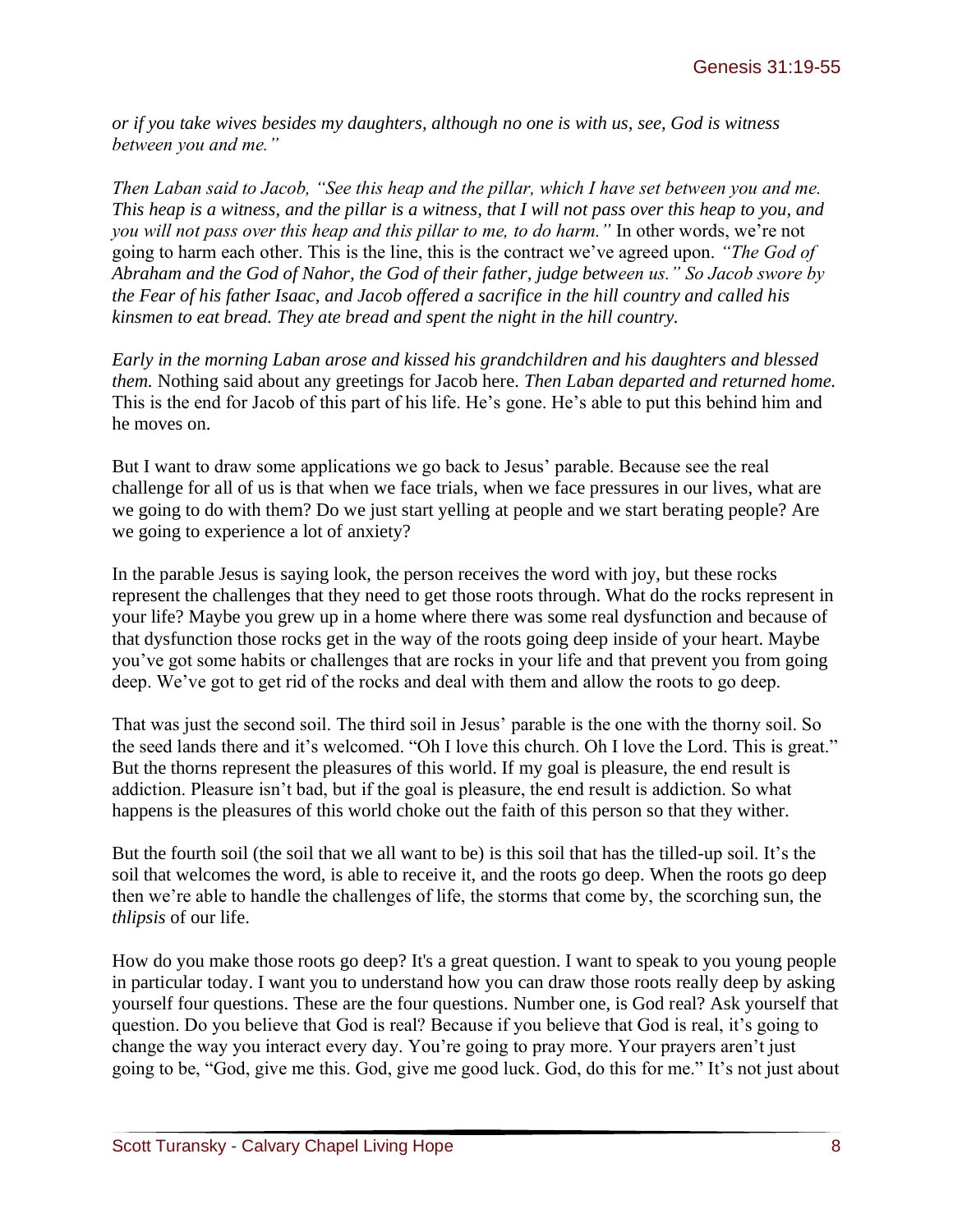me. It's about, "Lord, how can I fit into your plans today? I know you have a plan here. How can I fit into that?" Is God real? That's your first question.

The second question is this: Is Jesus Christ really who He said He was? Was He just a historical figure? Was He just a good teacher, a moral person, a good example for us? Or was He really who He said He was? He says – *I am the way, the truth, and the life. No one comes to the Father except through me.* Now if you believe that Jesus Christ is really who He said He was, it's going to change the way you act, the way you interact with other people. It's going to change you. When Jesus called those disciples by the sea, He says – *"Leave your nets and follow me."* I don't know what you have to leave in order to follow Christ, but it's going to change your life. If you believe that Jesus Christ is really who He said He was.

The third question you must ask is this: Is the Bible really the word of God? Because if the Bible is really the word of God, that means when you look at it, you're actually reading God's word for you. When you read those words and you see God is speaking to you through His word, you go whoa. It's going to make you more hungry to read God's word. You're going to say, "I can hardly wait to get into my devotions this morning or this evening. I'm looking to get into that Bible to see what God has to say to me. I can hardly wait to read the whole thing through. I want to know what God is saying to me." Because yes, God's word is God's word.

If you say yes to those questions (yes, God is real; yes, Jesus Christ is who He said He was; and yes, the Bible is the word of God) then you have one more question. That question is, so what are you going to do about it? Because if you believe those things are true, then you want to jump on that last question. It's going to change your life. You're going to become a disciple of Jesus Christ. You're going to love the Lord your God with all your heart. It's going to change the way you interact, the way you live, and what you do every day of your life. It's going to be an amazing transformation inside of you. And then what happens? The roots go deep. And as the roots go deeper in your life, you're able to deal with the challenges that life poses.

You're going to experience problems in this world. We all do. Jesus told us that. You're going to experience problems in this world. The question is, will you be able to deal with them? The most effective way to deal with the challenges we experience in this world is to go deep with your faith so you can understand how God permeates everything in our lives and He gives us the strength to deal with the challenges of the sun or the rocky soil or the thorns because our faith is deep and we can trust the Lord and allow Him to work in our lives.

I trust that God will use that in your heart, that you'll allow Him to grow those roots so deep. Sometimes the roots grow deep because of problems. We experience challenges and it grows our faith. But I would suggest you want to grow your faith before the challenges come if you can. Now is the time to strengthen your faith, to make it so strong that when the winds of adversity come you're able to handle them and be able to address them in the way that God would have you to do.

Would you stand with me and let's pray together.